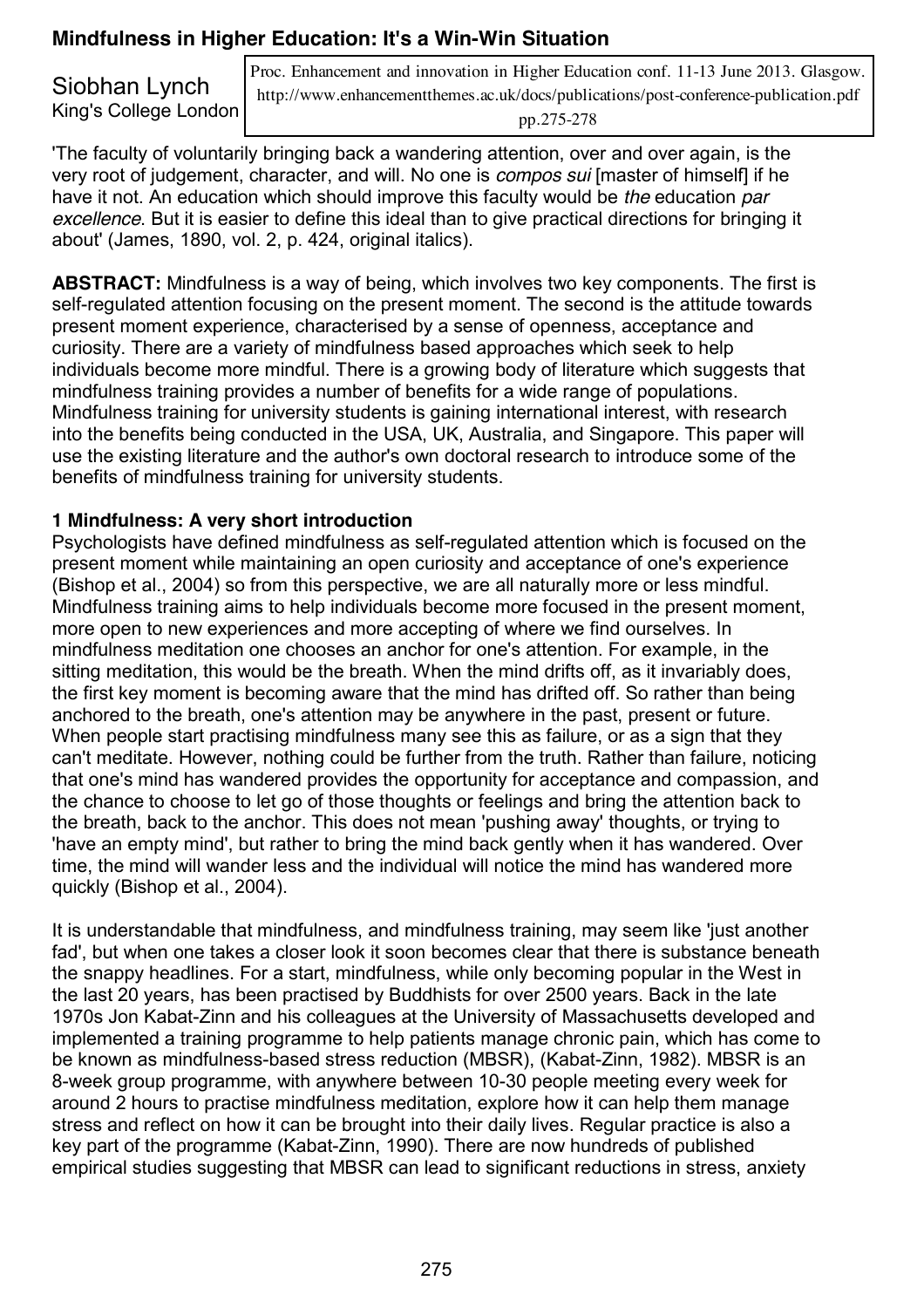and depression in clinical and healthy populations (Grossman et al., 2004; Fjorback et al., 2011).

In addition to being a useful programme in and of itself, MBSR has also become a template programme for more tailored mindfulness programmes (McCown, Reibel & Micozzi, 2010). The most well-known of these is the Mindfulness-Based Cognitive Therapy programme (MBCT) (Segal, Williams & Teasdale, 2002) which has been found to help prevent depressive episodes (Ma & Teasdale, 2004). The success of MBCT has led to it being widely implemented in the British National Health System. It has also been used for a variety of populations and has an ever growing evidence base (Fjorback et al., 2011; Grossman et al., 2004). While MBCT is the most well known offshoot of MBSR, there are many others, such as the mindfulness-based eating programme (MB-EAT), developed by Jean Kristeller (1999). Most of these programmes follow the MBSR format but vary the didactic elements and length of the meditations and individual sessions (McCown, Reibel & Micozzi, 2010). As part of my PhD, I developed mindfulness-based coping with university life (MBCUL) to explore the benefits of a tailored mindfulness programme for university students.

## **2 Stress reduction**

Recent evidence suggests that not only are a large number of students experiencing clinical levels of stress, anxiety and depression, but that this appears to be directly linked with becoming a student (Andrews & Wilding, 2004; Bewick et al., 2010). Students appear to experience more mental health issues than their non-university attending peers (Royal College of Psychiatrists, 2003), while at the same time, many do not seek any sort of support (Blanco et al., 2008). MBCUL was developed as a supportive programme which might help students cope better with the stress of university life (Lynch et al., 2011). It follows the 8-week MBSR format.<sup>15</sup> The first two weeks introduce students to mindfulness meditation and help them to establish their own practice. Week three focuses on mindful art and play, which introduces students to the idea that they can bring mindful awareness to any activity. Weeks four to seven focus on student-specific issues: stress at university, academic issues, managing their own health and communication and relationships. Week eight serves as a reflection on what has been discovered and how students can take things forward. Between weeks seven and eight there is a half day mini retreat. MBCUL was designed to serve as a template programme which could be used by educators with at least two years of personal experience in mindfulness meditation or those with an existing mindfulness teacher training qualification.

The MBCUL programme was evaluated between 2007 -2010 at the University of Northampton (UK). Attendance was optional and MBCUL was advertised to students on university computer screens, posters around campus and a few informal talks. Over a period of three years a general picture of who was attracted to MBCUL emerged. Generally, participants were female, experiencing mild to moderate stress and anxiety and in their mid 20s. There were four key reasons students gave for attending:

Final year stress Coming with friends Hope to meet new people **Curiosity** 

When compared to wait-list controls, those students who came to MBCUL showed significant reductions in measures of perceived stress and anxiety. What is particularly noteworthy is that while there were significant decreases in scores of stress and anxiety in those attending MBCUL, the scores of those in the control groups were actually increasing.

 $15$  Full details of the MBCUL programme are available free as an online supplement.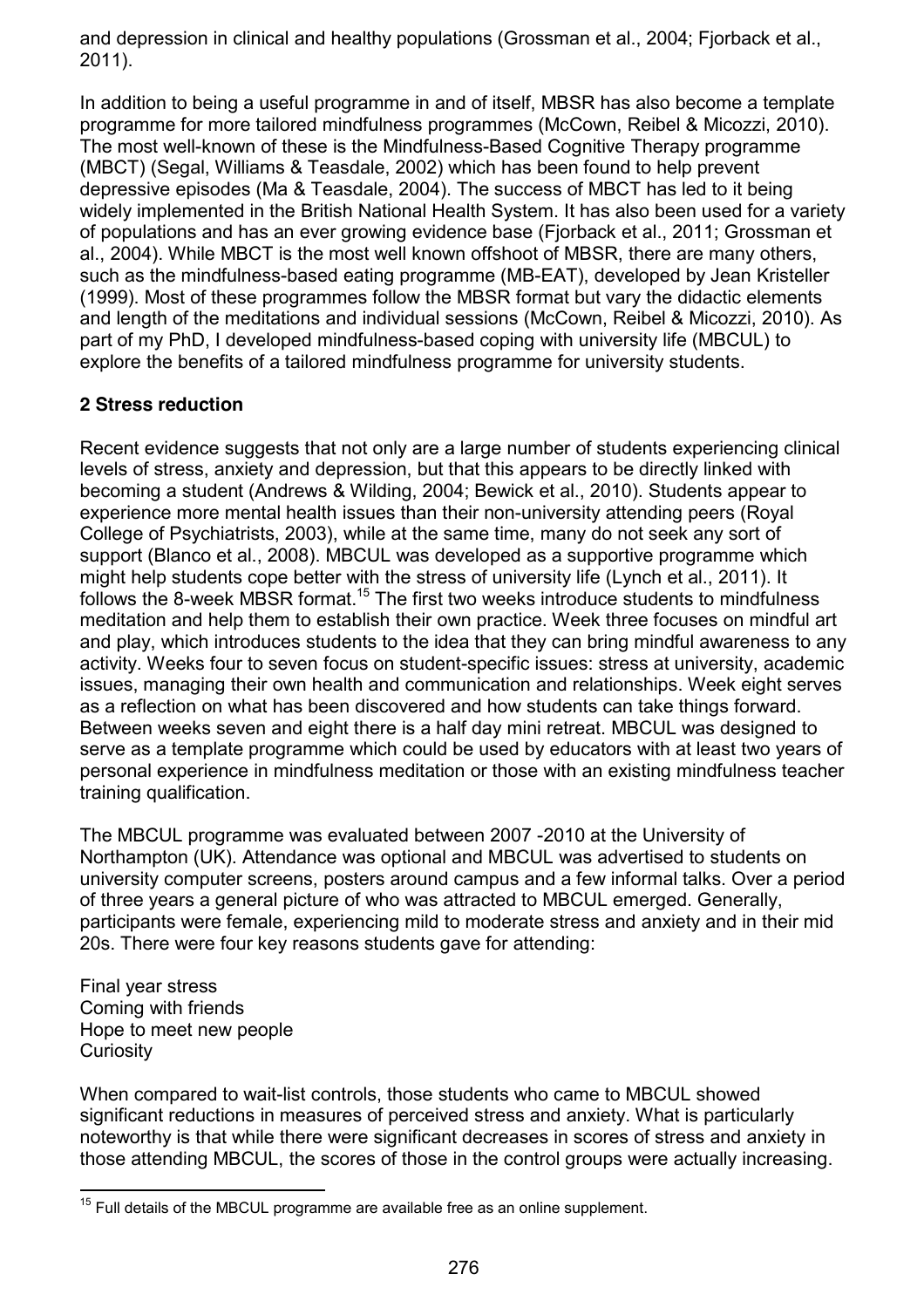This is in keeping with other research which suggests mindfulness training is a useful way to help students manage stress (Regehr, Glancy & Pitts, 2013).

#### **3 Beyond stress reduction**

While it is well accepted that mindfulness training can lead to reductions in stress, mindfulness training may also lead to more academically focused changes. Looking at Bishop et al.'s (2004) operational definition of mindfulness, where mindfulness is described as self-regulated attention which is focused on the present moment while maintaining an open curiosity and acceptance of one's experience, it is easy to argue that mindfulness training may be just the education par excellence that William James sought over a hundred years ago.

There is evidence that brief mindfulness training may lead to changes in how students approach reading and their reading comprehension. A recent study randomised of a brief 2 week mindfulness training programme randomised students to either the mindfulness group or a control group. Measures were taken before and after the training programmes. Pre-test scores on the Graduate Record Examinations (GRE) were comparable between the two groups at time one and were in keeping with participants' pre-university Scholastic Aptitude Test (SAT) scores. However, after the training those who attended mindfulness training demonstrated significant improvements. This improvement was mediated by a reduction in mind wandering. Given that GRE scores are thought to be reasonably 'fixed', the finding that mindfulness training appears to be able to impact them is quite remarkable (Mrazeck, Franklin, Phillips, Baird & Schooler, 2013) These results also fit with qualitative data (Lynch 2011), in which university students who attended an 8-week MBCUL programme felt that they were able to pay more focused attention to what they were reading or listening to in lectures. There is initial evidence which suggests mindfulness training may lead to improved memory in university students. In addition to exploring reading comprehension, Mrazek et al. (2013) found changes in measures of working memory, also thought to be reasonably stable, only in those who attended the mindfulness training.

Students may also become more aware of the way they approach and complete, academic tasks. For example, in the qualitative results of a wait-list controlled trial of MBCUL, students didn't just remember more, but many also reported changes in the way they approached their work. For example, many became aware that they needed to take breaks or plan their time more effectively (Lynch, 2011). These findings suggest that mindfulness training may lead students to pay greater attention to texts, change their approach to studying and possibly even remember more.

But the benefits of mindfulness training extend even further. There is a growing body of literature which suggests that mindfulness training leads to increased compassion, empathy and listening skills in professionals (Grepmair et al., 2007). It is easy to see how these skills may benefit students not just during their time at university, but may also help them in their future lives, both personally and professionally. Almost all the students who participated in a post MBCUL interview reported some change in the ways they communicated with others. The key way this manifested was by being aware when they were listening to someone properly and when they were just mindlessly nodding along but paying no real attention. They realised that the other people knew they weren't really there and they could tell that the quality of their conversations changed when they were really present with them (Lynch, 2011). Following on from this, there are studies coming out which suggest that patients who are treated by clinicians or therapists who have undergone mindfulness training feel that they are listened to and are more satisfied with the support they receive (Grepmair et al., 2007).

#### **4 Win-win**

Mindfulness in Higher Education really is a win-win situation. Students win by learning to manage their stress and anxiety better, by developing better communication skills, and